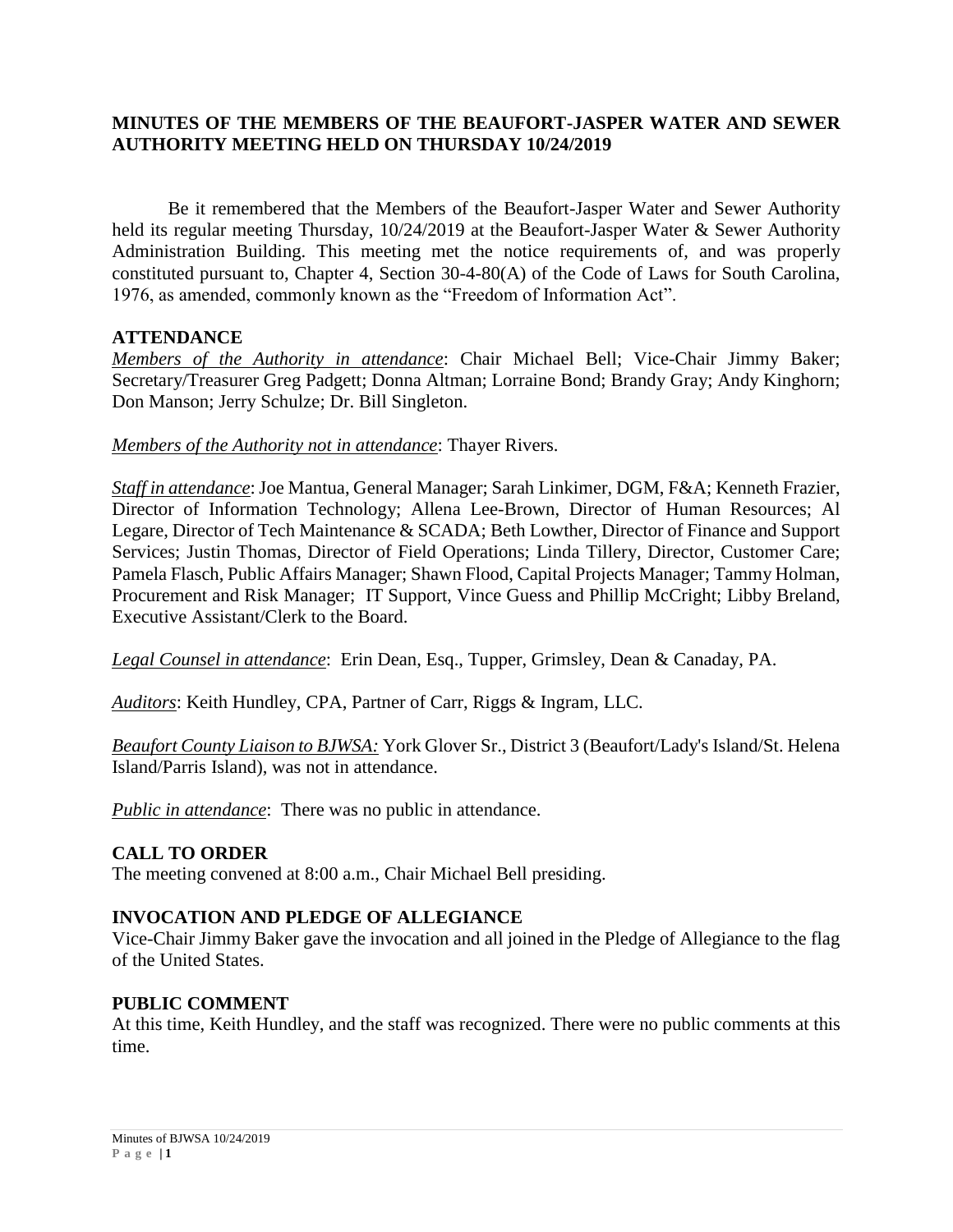## **APPROVAL OF MINUTES**

*Motion:* Moved by, Donna Altman, seconded by Don Manson, to approve the minutes of the 9/26/2019 regular board meeting as written and distributed in advance to the Members of the Authority. Jerry Schulze asked for clarification in the Personnel Committee report on the FY20 YTD Overall Turnover Rate of .56%. The clerk will provide follow-up. *All voted in favor, none opposed,* 

### **Motion carried.**

*At this point, the Chair discussed having the newly issued iPads only accessible during the meetings and the lack of efficiency this creates for each member. Sarah reported IT is implementing procedures that will allow the members to take home their assigned iPad. The goal is to roll this out during committee weeks.*

## **PRESENTATION OF AUDIT RESULTS FOR THE FY 2019.**

*Audit Highlights by Keith Hundley, CPA, Partner of Carr, Riggs & Ingram, LLC.*

Mr. Hundley gave an overview of the 2019 Audit Report. The audit was performed in accordance with *Government Auditing Standards* issuing an **unmodified opinion** on the financial statements also known as a "clean opinion". A strong financial position continues with total net position increasing by \$7.5 million over 2018. Debt service coverage (including capacity fees) increased from 269% in 2018 to 295% in 2019. Good liquidity, current ratio for 2019 of 3.51 compared to 2.59 in 2018. In all, the Authority generated \$28.9 million from operations to support capital and financing activities, an increase of \$1.3 million or 5% over prior year.

A copy of the presentation entitled*… "BJWSA 2019 Audit Presentation" by CRI CARR RIGGS & INGRAM CPAs and Advisors, is* attached to these minutes and is made a part hereof.

*Chair Michael Bell stated that the FY 2019 Audit does not require formal action, but properly received.* 

## **GENERAL MANAGERS REPORT**

*Joe Mantua submitted the following report:*

## **Recognizing of Staff**

It has been a rather hectic and busy year for staff, particularly in the recent months so I wanted to take a minute to recognize our entire team. We are working hard to implement the various elements of our strategic focus, we've been faced with short staffing in some areas, just gone through the bond review and issuance process, board retreat, Hurricane Dorian, continued rapid growth, and all of this while getting used to a new GM and DGM so want you all to know that our staff are really going through a lot and are continuing to produce fantastic results. Can't forget how difficult change can be and I think overall our staff are doing great.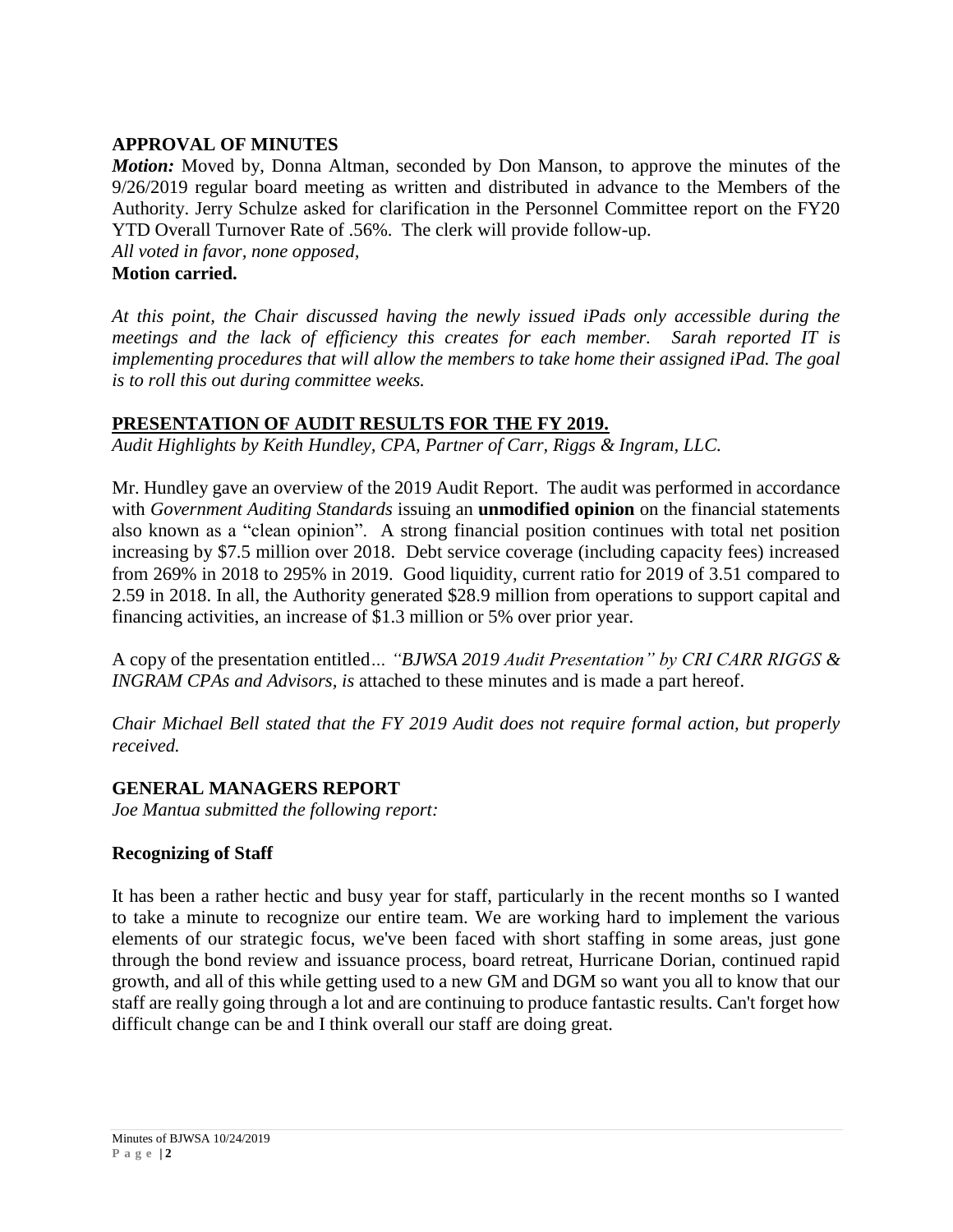# **Asset Management**

- 1. Expansion of Great Swamp Effluent Disposal This month we began effluent disposal at the Great Swamp expansion area. Treated effluent from Cherry Point is now being discharged to an additional 500 acres of restored wetlands (1000 acres total) in the Great Swamp. This project has been in the works for over a decade and is a joint effort between Treatment Operations and Engineering, congratulations to the team!
- 2. Chelsea WTP Sanitary Survey Treatment Operations and Field Operations staff worked with DHEC this week as they conducted their annual sanitary survey of our water treatment and distribution systems.

# **Workforce Investment**

- 3. Safety Report Another strong month for Safety in September with no incidents as we have now passed 1651 days without a lost work day case. Our annual safety celebration has been set for November 15.
- 4. New Employees and Promotions— I am pleased to announce the promotion of Nick Nicotri to Wastewater Operator Trainee for North of Broad and Tammy Holman to Procurement and Risk Manager. Also, congratulations to Taylor Daley who was selected as the Employee of the Quarter. Taylor is the Administrative Coordinator for Treatment Operations.
- 5. High School Internship Kick-off We had a successful kick-off meeting with representatives from Jasper and Beaufort County School Districts, Hilton Head PSD and South Island PSD. We identified some general guidelines for the program which we plan to kick off with the fall 2020 school term and established an action plan. We will meet again in December.

# **Preparation for Change**

- 6. Board Retreat Thanks to all the Board members for your attendance and great input at the October 4 retreat and to all of the staff that had a hand in planning and presenting.
- 7. Focus on Improvements Teams We have about 20 employee volunteers who will make up three teams with the goal of developing recommendations for improvements. The three focus areas are Leadership and Planning, Corporate Culture and Communications, and Training Resources and Development.

# **Organizational Excellence**

8. AMWA 2019 Fall Conference — BJWSA was one of 15 utilities across the nation to receive the 2019 Sustainable Water Utility Management Award at AMWA's Executive Management Conference. In addition to being present to receive this award I had opportunity to attend a number of excellent sessions on organizational change, succession planning, asset and risk management and public communication.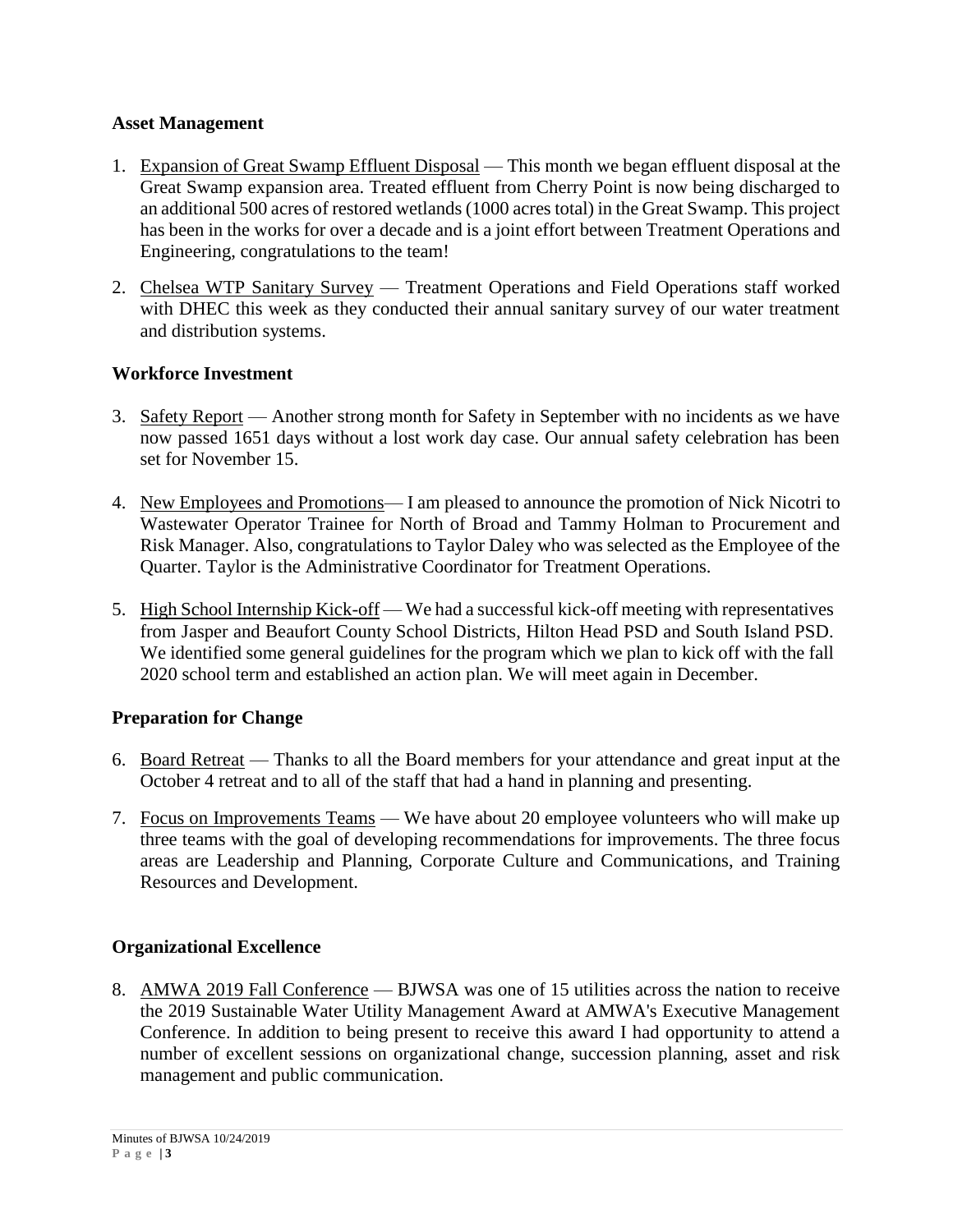- 9. Revenue Bond Rating Upgrade Congrats to the BJWSA Team for achieving a bond rating of AA+ from Standard and Poor's. This is an upgrade from our previous AA rating and is for our existing bonds as well as the 2019 Series.
- 10. BJWSA Winter Gala We are planning to celebrate our accomplishments for 2019 and usher in 2020 with a gathering on February 15 at Callawassie. This event replaces the Holiday party which has been held in early December the past couple of years.
- 11. Cellular Phone Standardization Our Verizon phone bill will be standardized for all phones, tablets and other devices and all phones issued moving forward will be smart phones. This standardization will increase efficiencies and move us towards a more mobile workforce. It also results in overall cost savings of roughly \$6,000 annually.

# **Customer Satisfaction and Engagement**

12. NewsSplash Fall Edition — Great job by our Public Affairs Team in getting out our customer newsletter that included results from our customer survey, a very informational breakdown of how each dollar gets spent and some helpful hints on hurricane season planning. We were also able to distribute roughly half of the newsletters electronically which resulted in \$6,500 of savings for this issue alone.

# *Public Affairs Report.*

- *Succession Planning:* Morgan will attend the first session of *SC AWWA/WEASC's Leadership Academy*, Friday, December 6 in Columbia.
- *Providing Clear Organizational Communication:* I attended the *Public Relations Society of America's International Conference* in San Diego last weekend, as a voting delegate for the South Carolina Chapter, and for leadership training. I am currently running (unopposed) for President-Elect for the SC chapter for 2020.
- *Public Education & Engagement:* Please join us for *Trick or Treatment* next Wednesday at PRIWRF or Thursday at HWRF (or at both.) We have nearly 500 fifth and sixth graders ready to learn about Wastewater Treatment (and much more) from BJWSA's Superhero staff! If you'd like to volunteer, please contact Lou.
	- So far in FY20, Public Affairs has engaged with or planned *19 tours*, made *three visits to school events* and participated in or planned to participate in *15 community events.* Total engagement headcount for *tours is 574*.

## **COMMITTEE REPORTS**

*Report of the Executive Committee.* Committee Chair Michael Bell stated that the Executive Committee did not meet.

*Report of the Capital Projects Committee.* Committee Chair Don Manson reported that the Capital Projects Committee met on 10/16/2019 and reviewed the status of the Capital Program and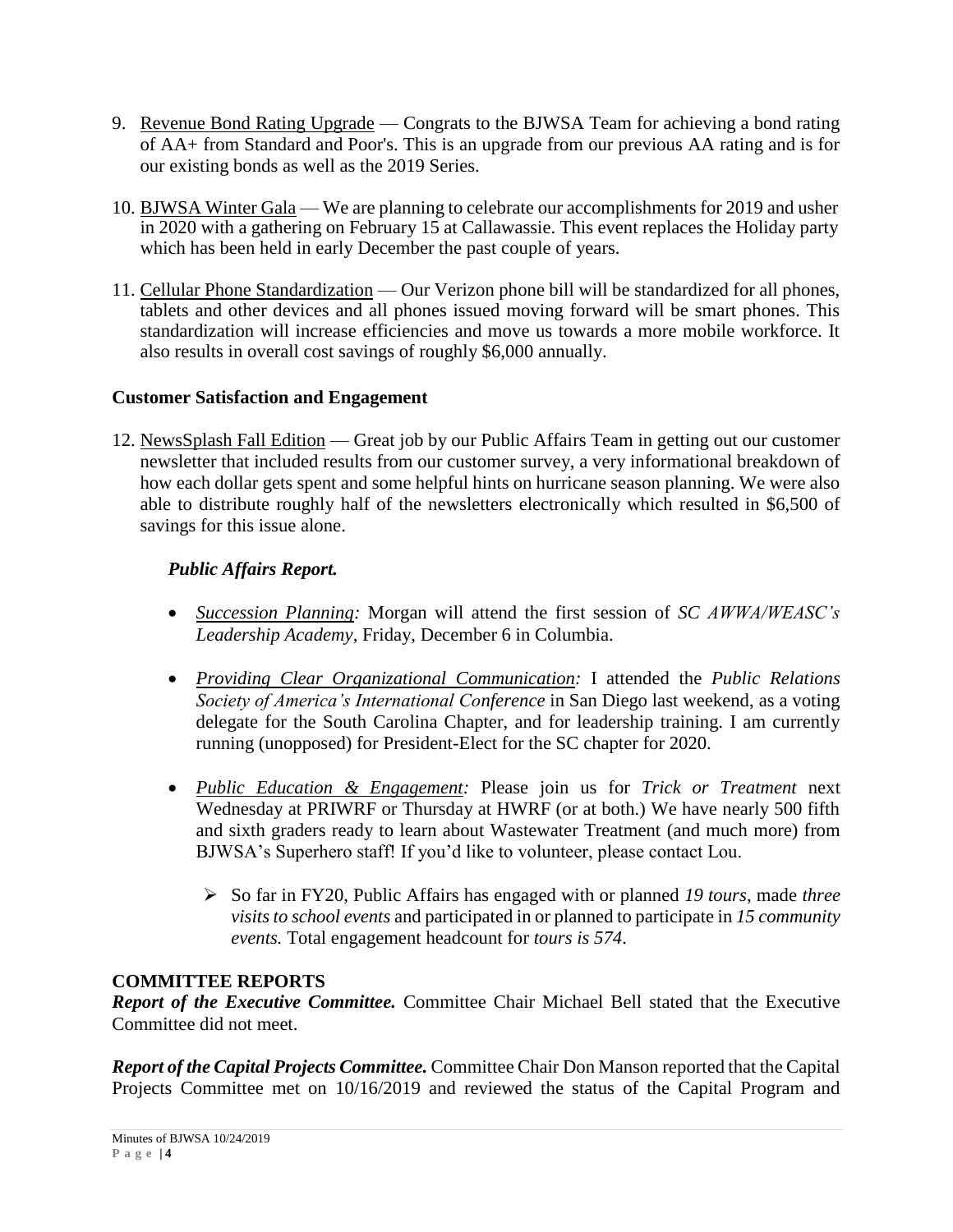Development Activity. A summary of noteworthy projects was included in the Board Packet. Some projects of note:

- 1. Project Activity Sheet Review & Discussion: Purrysburg WTP Expansion to 30mgd continues with 60% design documents expected in December. Cherry Point EQ Tank wall construction is ongoing with completion expected this month followed by interior coatings and equipment installation. Bonaire Estates Sewer Extension pump station foundation was completed and prefabricated station building has been set. Galvanized Waterline Projects: DIV I – Construction Complete; DIV II – Work is around 90% complete; DIV III – Work is around 50% complete; DIV IV – construction is 30% complete. The sink hole has been repaired and the parking lot is ready for repaving while further repairs to the gravity lines are ongoing.
- 2. Developer Report: The year-end total for capacity fee revenue is \$1,563,287.00. 9 pre-cons were held and 8 Service Authorizations were issued; new water taps totaled 111 and sewer taps totaled 132.
- 3. CIP Activity for Board Approval: a change order for CIP 2185 Galvanized Water Line Replacement Program will be brought under new business.
- 4. The FY19 Financial Audit: Was also discussed in committee.

*A copy of the CIP Update Memorandum from Shawn Flood dated 10/14/2019 was included in the Board Packet and is attached to these minutes and is made a part hereof.*

*Report of the Finance Committee.* Committee Chair Greg Padgett reported that the Finance Committee met on 10/17/2019 and submitted the following report:

- 1. FY2019 Audit Results: The Committee received the FY19 Audit results from our auditors Carr, Riggs & Ingram. The auditors presented the results earlier at this Board meeting.
- 2. FY2020 YTD Financial Statements and Investments: Total operating revenues are \$109 thousand over budget, while total operating expenses (including depreciation) are \$1 million under budget. Operating cash and ratios are healthy and within our limits and policies. The committee reviewed the investment report.
- 3. September Call Center Metrics: The committee reviewed the call center metrics. The average call wait time was 2 minutes 42 seconds and the abandonment rate was 7% in September.
- 4. Series 2019 Revenue Bonds: The committee discussed the final Moody's and S&P rating reports, which are included in the Board packet. Moody's affirmed the Authority's current rating of 'Aa1'. S&P raised the bond rating to 'AA+' from 'AA' for existing bonds and the Series 2019 Bonds. The committee also reviewed the final pricing numbers for the 2019 Revenue Bonds. It was a successful sale. Additional details surrounding the pricing and rates can be found in the Board packets. Finance and all have done a great job.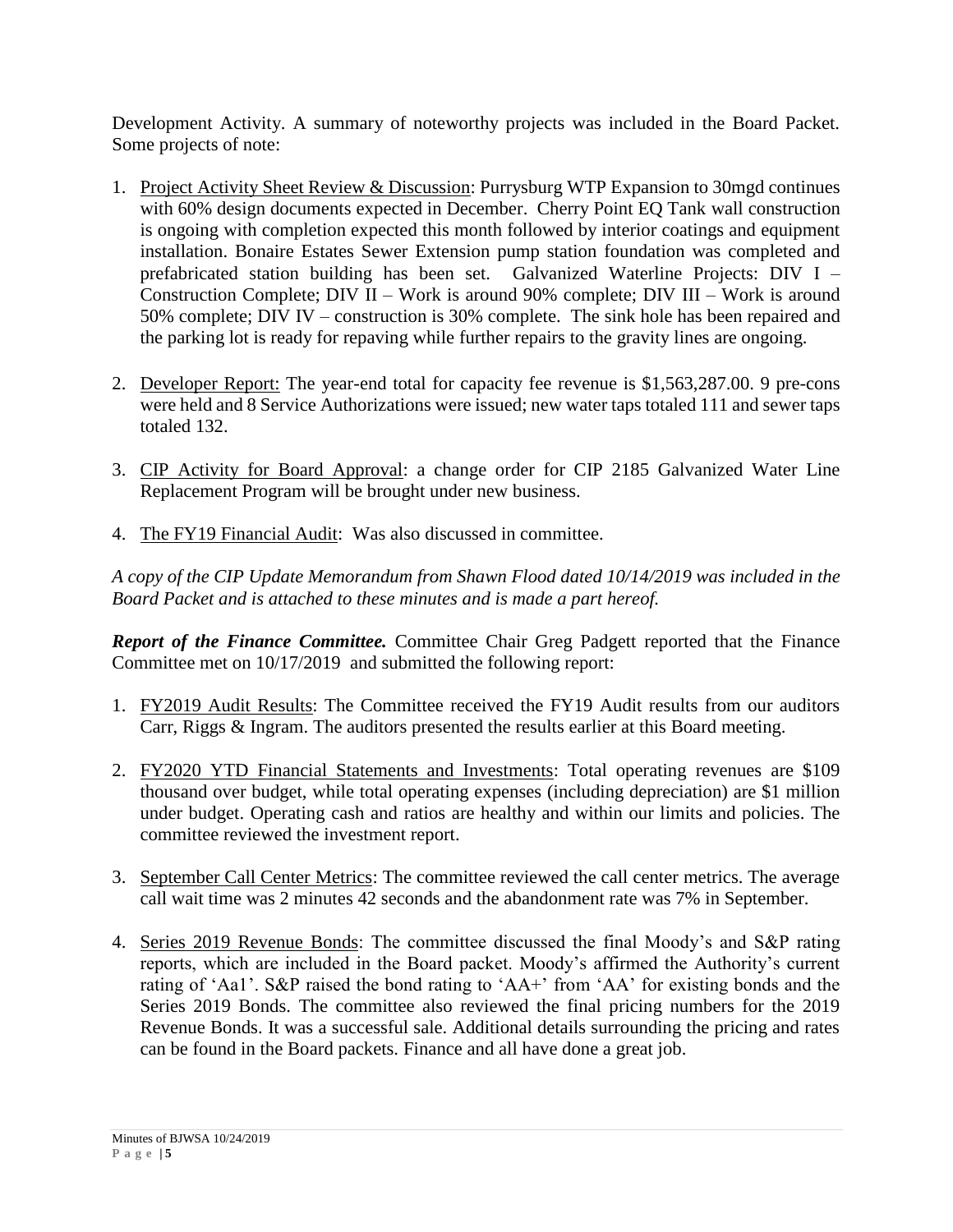- 5. Capital Improvements: The committee discussed and approved a \$55,130.00 change order for CIP-2185 that will be presented in New Business today.
- 6. IT Update: Kenneth provided the IT FY20 Areas of Focus that included four significant project updates.

*Report of the Personnel Committee.* Committee Chair Jimmy Baker reported that the Personnel Committee met on 10/15/2019 and submitted the following report:

- 1. Safety: July and August Safety Reports, 1.4 million hours without lost work day; 0 incidents in September; Safety Talks and Take Twos are down given the week lost due to Hurricane Dorian.
- 2. Personnel Actions Report: The overall turnover rate is 1.12% Y-T-D FY20; 1 retirement in September; 0 terminations in September.
- 3. GM Performance Review Form: GM presented a modified Performance Review form (Pontifex draft revised) to make it shorter and more user-friendly; Will add it to the November Personnel Committee agenda for review since a quorum was not present for October meeting; the draft form has been shared with the full Board; Personnel Committee welcomes comments.
- 4. Board Retreat: working on many issues that were discussed at the Retreat including issues related to fiscal viability; future workshops will be scheduled for continued review.

## **OLD BUSINESS**

There was no old business.

### **NEW BUSINESS**

#### Capital Improvement Program

*CIP Change Order*

CIP-2185 Galvanized Water Line Replacement Program for \$55,130.00 as presented and referenced in the memorandum from Shawn Flood dated 9/10/2019 and is attached to these minutes and is made a part hereof:

*Motion:* Recommendation of approval for change order CIP 2185 Galvanized Water Line Replacement Program for design services to Lowcountry Engineering for \$55,130.00 came from the Capital Projects Committee, *requiring no second*, *All voted in favor, none opposed,* 

**Motion passed unanimously.**

### **PUBLIC COMMENT** There was no public comment.